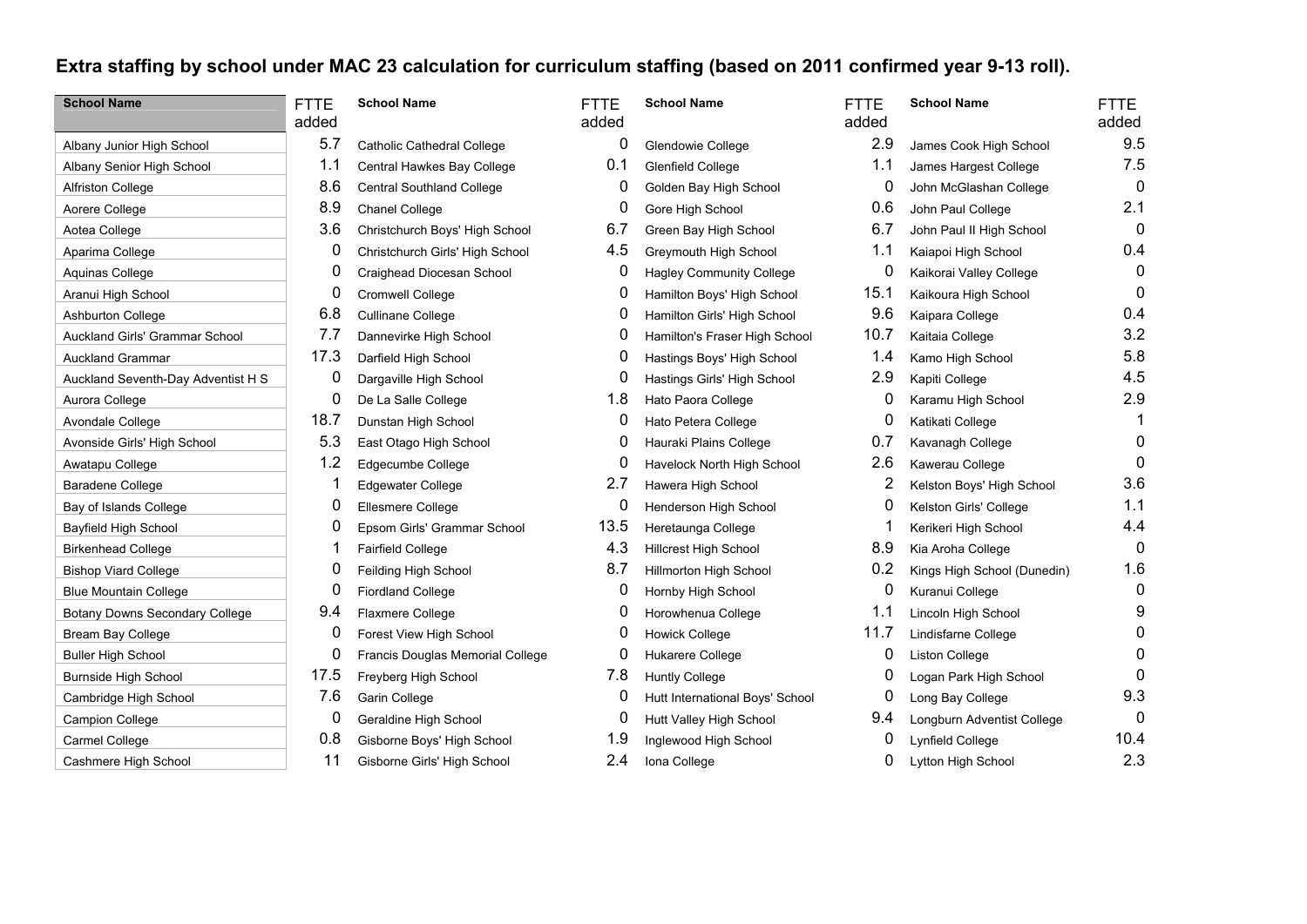| <b>School Name</b>              | FT<br>ad |
|---------------------------------|----------|
| Mackenzie College               |          |
| Macleans College                |          |
| Mahurangi College               |          |
| Makoura College                 |          |
| Mana College                    |          |
| Manawatu College                |          |
| Mangere College                 |          |
| Manurewa High School            |          |
| Marcellin College               |          |
| Marian College                  |          |
| Marist College                  |          |
| Marlborough Boys' College       |          |
| Marlborough Girls' College      |          |
| Massey High School              |          |
| Matamata College                |          |
| McAuley High School             |          |
| Melville High School            |          |
| Menzies College                 |          |
| Mission Heights Junior College  |          |
| Morrinsville College            |          |
| Motueka High School             |          |
| Mount Hutt College              |          |
| Mountainview High School        |          |
| Mt Albert Grammar School        |          |
| Mt Aspiring College             |          |
| Mt Maunganui College            |          |
| Mt Roskill Grammar              |          |
| Naenae College                  |          |
| Napier Boys' High School        |          |
| Napier Girls' High School       |          |
| Nayland College                 |          |
| Nelson College                  |          |
| Nelson College For Girls        |          |
| New Plymouth Boys' High School  |          |
| New Plymouth Girls' High School |          |

## **School Name** FTTE added **School Name** FTTE 0 Newlands College 15.2 Nga Taiatea Wharekura 2.7 Nga Tawa Diocesan School 0 Ngaruawahia High School 0 Northern Southland College  $0$  One Tree Hill College 0 Onehunga High School 16.3 Opunake High School 0.6 Ormiston Senior College 0.4 Otago Boys' High School  $0$  Otago Girls' High School 0 Otamatea High School 0 Otorohanga College 0 Otumoetai College 12.7 Rutherford College 8.1 St Thomas of Canterbury College 8.1 St Thomas of Canterbury College 0.1 St Thomas of Canterbury College 0.1 St Thomas of Canterbury College 0.1 St Thomas of Canterbury Colleg

- 3.4 Papanui High School 5.4 Papatoetoe High School 11.2 Shirley Boys' High School 9 Tararua College 0 Tararua College 0 Tararua College 0 Tararua College 0 Tararua College 0 Tararua College 0 Tararua College 0 Tararua College 0 Tararua College 0
	-
- 6.4 Pompallier Catholic College 0 South Otago High School
- 

| –<br>┕ | <b>School Name</b> | <b>FTTE</b> |
|--------|--------------------|-------------|
|        |                    |             |

| dded |                                     | added |                                          |
|------|-------------------------------------|-------|------------------------------------------|
| 0    | Newlands College                    | 3     | Pukekohe High School                     |
| 15.2 | Nga Taiatea Wharekura               | 0     | Putaruru College                         |
| 2.7  | Nga Tawa Diocesan School            | 0     | Queen Charlotte College                  |
| 0    | Ngaruawahia High School             | 0     | Queen Elizabeth College                  |
| 0    | Northcote College                   | 4.3   | Queens High School                       |
| 0    | Northern Southland College          | 0     | Rangiora High School                     |
| 3    | Northland College                   | 0     | Rangitahi College                        |
| 13   | Okaihau College                     | 0     | Rangitikei College                       |
| 0    | One Tree Hill College               | 1.5   | Rangitoto College                        |
| 0    | Onehunga High School                | 7.4   | Rathkeale College                        |
| 0    | <b>Onslow College</b>               | 5     | Reporoa College                          |
| 3.9  | Opihi College                       | 0     | Riccarton High School                    |
| 4.8  | Opotiki College                     | 0     | Rodney College                           |
| 16.3 | Opunake High School                 | 0     | Roncalli College                         |
| 3.3  | Orewa College                       | 7.4   | Rongotai College                         |
| 0.6  | Ormiston Senior College             | 0.6   | Rosehill College                         |
| 0.4  | Otago Boys' High School             | 3     | Rosmini College                          |
| 0    | Otago Girls' High School            | 1.6   | Rotorua Boys' High School                |
| 1.4  | Otahuhu College                     | 6.9   | Rotorua Girls' High School               |
| 1.6  | Otaki College                       | 0     | Rotorua Lakes High School                |
| 0    | Otamatea High School                | 0     | Ruapehu College                          |
| 0    | Otorohanga College                  | 0     | Ruawai College                           |
| 0    | Otumoetai College                   | 12.7  | <b>Rutherford College</b>                |
| 17.8 | Paeroa College                      | 0     | Sacred Heart College (Auckland)          |
| 0    | Pakuranga College                   | 13.6  | Sacred Heart College (Lower Hutt)        |
| 6.5  | Palmerston North Boys' High School  | 11.4  | Sacred Heart College (Napier)            |
| 13.9 | Palmerston North Girls' High School | 5.8   | Sacred Heart Girls' College (Ham)        |
| 0.7  | Papakura High School                | 3.8   | Sacred Heart Girls' College (N Plymouth) |
| 7    | Papamoa College                     | 1.3   | Sancta Maria College                     |
| 3.4  | Papanui High School                 | 8.8   | Selwyn College                           |
| 5.4  | Papatoetoe High School              | 10.2  | Shirley Boys' High School                |
| 4.2  | Paraparaumu College                 | 7.6   | Sir Edmund Hillary Collegiate Senior Sch |
| 4    | Piopio College                      | 0     | Solway College                           |
|      |                                     |       |                                          |

- 
- 

| <b>School Name</b>              | <b>FTTE</b><br>added | <b>School Name</b>                  | <b>FTTE</b><br>added | <b>School Name</b>                       | <b>FTTE</b><br>added | <b>School Name</b>                    | <b>FTTE</b><br>added |
|---------------------------------|----------------------|-------------------------------------|----------------------|------------------------------------------|----------------------|---------------------------------------|----------------------|
| Mackenzie College               | 0                    | Newlands College                    | 3                    | Pukekohe High School                     | 10                   | Southland Girls' High School          | 3.2                  |
| Macleans College                | 15.2                 | Nga Taiatea Wharekura               | 0                    | Putaruru College                         | 0                    | Spotswood College                     | 1.6                  |
| Mahurangi College               | 2.7                  | Nga Tawa Diocesan School            | 0                    | Queen Charlotte College                  | 0                    | St Bedes College                      | -1                   |
| Makoura College                 | 0                    | Ngaruawahia High School             | 0                    | Queen Elizabeth College                  | 0                    | St Bernard's College                  | $\Omega$             |
| Mana College                    | 0                    | Northcote College                   | 4.3                  | Queens High School                       | 0                    | St Catherines College (Kilbirnie)     | $\Omega$             |
| Manawatu College                | 0                    | Northern Southland College          | 0                    | Rangiora High School                     | 11                   | St Dominic's College (Henderson)      | 0.2                  |
| Mangere College                 | 3                    | Northland College                   | 0                    | Rangitahi College                        | 0                    | St Hildas Collegiate                  | 0                    |
| Manurewa High School            | 13                   | Okaihau College                     | 0                    | Rangitikei College                       | 0                    | St John's College (Hastings)          | $\Omega$             |
| Marcellin College               | 0                    | One Tree Hill College               | 1.5                  | Rangitoto College                        | 20.5                 | St John's College (Hillcrest)         | 0.9                  |
| Marian College                  | 0                    | Onehunga High School                | 7.4                  | Rathkeale College                        | 0                    | St Joseph's Maori Girls' College      |                      |
| Marist College                  | 0                    | <b>Onslow College</b>               | 5                    | Reporoa College                          | 0                    | St Kevins College (Oamaru)            |                      |
| Marlborough Boys' College       | 3.9                  | Opihi College                       | 0                    | Riccarton High School                    | 3.2                  | St Mary's College (Ponsonby)          |                      |
| Marlborough Girls' College      | 4.8                  | Opotiki College                     | 0                    | Rodney College                           | 0                    | St Mary's College (Wellington)        |                      |
| Massey High School              | 16.3                 | Opunake High School                 | 0                    | Roncalli College                         | 0                    | St Mary's Diocesan School (Stratford) |                      |
| Matamata College                | 3.3                  | Orewa College                       | 7.4                  | Rongotai College                         | 0.2                  | St Matthew's Collegiate (Masterton)   | $\Box$               |
| McAuley High School             | 0.6                  | <b>Ormiston Senior College</b>      | 0.6                  | Rosehill College                         | 12.1                 | St Oran's College                     | <sup>0</sup>         |
| Melville High School            | 0.4                  | Otago Boys' High School             | 3                    | Rosmini College                          | 0.4                  | St Patrick's College (Kilbirnie)      | 1.8                  |
| Menzies College                 | 0                    | Otago Girls' High School            | 1.6                  | Rotorua Boys' High School                | 1.7                  | St Patrick's College (Silverstream)   | 1.1                  |
| Mission Heights Junior College  | 1.4                  | Otahuhu College                     | 6.9                  | Rotorua Girls' High School               | 2                    | St Paul's College (Ponsonby)          | 0                    |
| Morrinsville College            | 1.6                  | Otaki College                       | $\boldsymbol{0}$     | Rotorua Lakes High School                | 0.7                  | St Peter's College (Epsom)            | 2.3                  |
| Motueka High School             | 0                    | Otamatea High School                | 0                    | Ruapehu College                          | 0                    | St Peter's College (Gore)             | 0                    |
| Mount Hutt College              | 0                    | Otorohanga College                  | 0                    | Ruawai College                           | 0                    | St Peter's College (Palmerston North) | 0                    |
| Mountainview High School        | 0                    | Otumoetai College                   | 12.7                 | Rutherford College                       | 8.1                  | St Thomas of Canterbury College       | 0                    |
| Mt Albert Grammar School        | 17.8                 | Paeroa College                      | 0                    | Sacred Heart College (Auckland)          | 3                    | Stratford High School                 | 0                    |
| Mt Aspiring College             | 0                    | Pakuranga College                   | 13.6                 | Sacred Heart College (Lower Hutt)        | 2.3                  | Tai Wananga                           | 0                    |
| Mt Maunganui College            | 6.5                  | Palmerston North Boys' High School  | 11.4                 | Sacred Heart College (Napier)            | 0                    | Taieri College                        | 1.2                  |
| Mt Roskill Grammar              | 13.9                 | Palmerston North Girls' High School | 5.8                  | Sacred Heart Girls' College (Ham)        | 2.4                  | Tamaki College                        | 0.1                  |
| Naenae College                  | 0.7                  | Papakura High School                | 3.8                  | Sacred Heart Girls' College (N Plymouth) | 0                    | Tamatea High School                   | $\mathbf 0$          |
| Napier Boys' High School        | 7                    | Papamoa College                     | 1.3                  | Sancta Maria College                     | 0.6                  | Tangaroa College                      | 4.2                  |
| Napier Girls' High School       | 3.4                  | Papanui High School                 | 8.8                  | Selwyn College                           | 0.8                  | <b>Taradale High School</b>           | 4.1                  |
| Nayland College                 | 5.4                  | Papatoetoe High School              | 10.2                 | Shirley Boys' High School                | 9                    | Tararua College                       | $\mathbf 0$          |
| Nelson College                  | 4.2                  | Paraparaumu College                 | 7.6                  | Sir Edmund Hillary Collegiate Senior Sch | 0                    | Tauhara College                       | 0.9                  |
| Nelson College For Girls        | 4                    | Piopio College                      | 0                    | Solway College                           | 0                    | Taumarunui High School                | 0                    |
| New Plymouth Boys' High School  | 6.4                  | Pompallier Catholic College         | 0                    | South Otago High School                  |                      | Taupo-nui-a-Tia College               | 2.9                  |
| New Plymouth Girls' High School | 5.7                  | Porirua College                     | 0                    | Southland Boys' High School              | 2                    | Tauranga Boys' College                | 12.9                 |